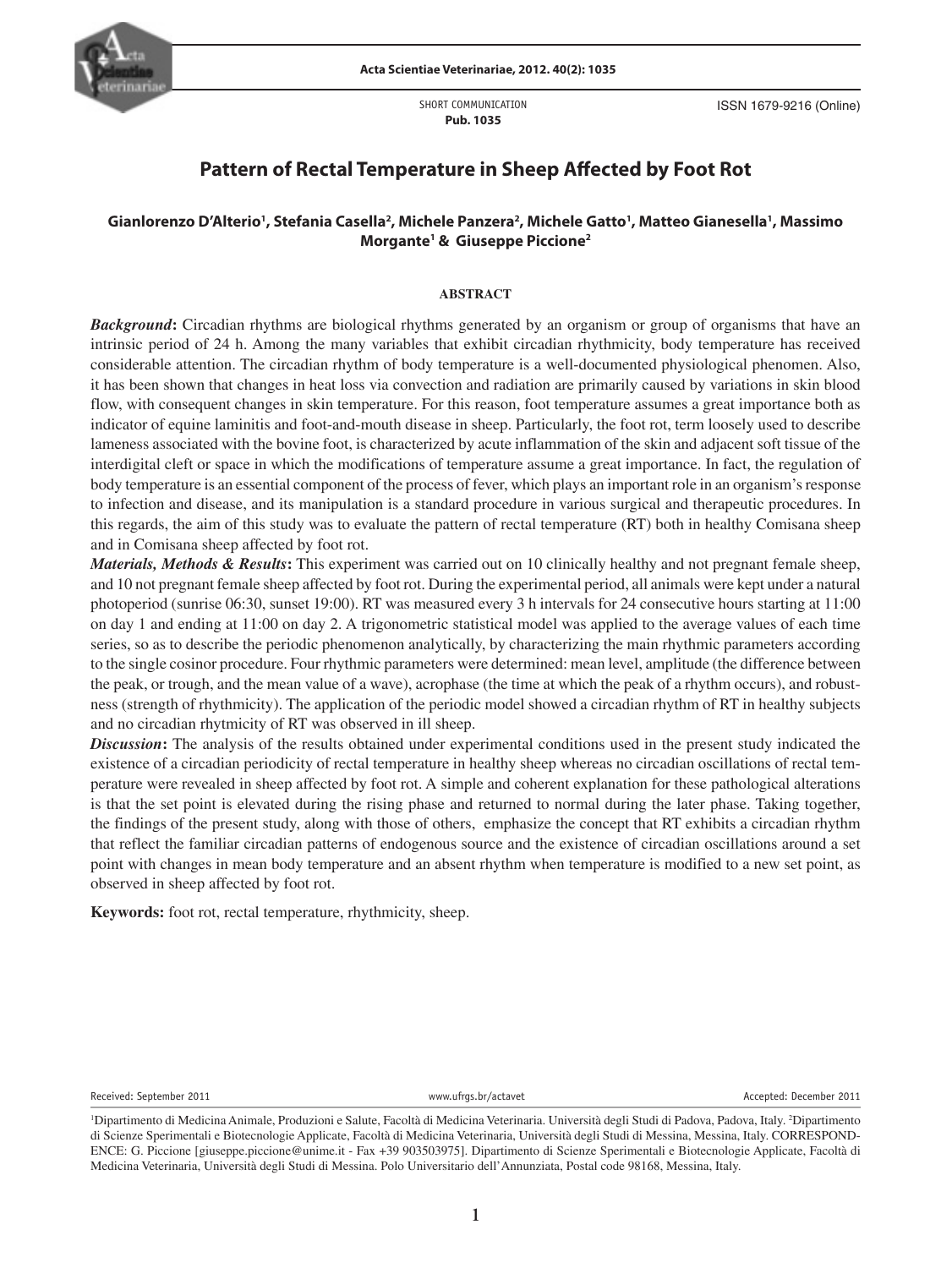## **INTRODUCTION**

Circadian rhythms are biological rhythms generated by organisms that have an intrinsic period of 24 h. Circadian rhythmicity is a ubiquitous and pervasive property of the mammalian physiology and behaviour [14]. Among the many variables that exhibit circadian rhythmicity, body temperature has received considerable attention. Its circadian rhythm is a well-documented physiological phenomen [5,6,15]. It consists of spontaneous and regular periodic oscillations over different periods of time, which are the result of complex mechanisms that witness the existence of endogenous and exogenous factors [7,8].

Moreover, since the thermoregulatory system utilizes behavioral and autonomic processes in integration with other physiological systems, the regulation of body temperature in relation to these systems is essential for panting, salivary discharge, grooming, control of heat loss through peripheral vasodilation and vasoconstriction, and thermogenesis through shivering in striated muscle [9]. It has been also demonstrated that changes in heat loss via convection and radiation are primarily caused by variations in skin blood flow, with consequent changes in skin temperature. For this reason also the foot temperature assumes a great importance both as indicator of equine laminitis [10] and foot-and-mouth disease in sheep [2,11].

Particularly, the foot rot, term loosely used to describe lameness associated with the bovine foot, is characterized by acute inflammation of the skin and adjacent soft tissue of the interdigital cleft or space in which the modifications of temperature assume a great importance [1]. For this purpose the pattern of rectal temperature (RT) both in healthy sheep and in sheep affected by foot rot was evaluated.

## **MATERIALS AND METHODS**

The study was conducted in Padua (Italy) on 10 clinically healthy and not pregnant female sheep (Comisana breed, 2-6 years old, mean body weight 55  $\pm$  2 kg) and 10 not pregnant female sheep (Comisana breed, 2-4 years old, mean body weight  $47 \pm 2$  kg) affected by foot rot. In all sheep, foot temperature was measured at the right front of the interdigital area (FTRFIA), at the left front of the interdigital area (FTLFIA), at the right rear of the interdigital area (FTRRIA), at the left rear of the interdigital area (FTLRIA), at the right front of the interdigital line (FTRFIL), at the left front of the interdigital line (FTL-FIL), at the right rear of the interdigital line (FTRRIL) and at the left rear of the interdigital line (FTLRIL) by means of Infrared Thermal Camera<sup>1</sup> (Table 1).

As concerning feeding conditions, all animals were fed daily on hay  $(2 \text{ kg})$ , wheat straw  $(1 \text{ kg})$ , wheat concentrate (0.5 kg) and water ad libitum. General animal care were carried out by professional staff not associated with the research team.

During the trial period, all animals were kept under a natural photoperiod (sunrise 06:30, sunset 19:00) and environmental temperature and humidity (18-22 °C; 70 Rh%). Thermo-hygrometric recordings were conducted inside the pen throughout the entire study by means of a data logger<sup>2</sup> placed in the middle of the boxes at 1.5 m height from the floor.

RT was measured every 3 h intervals for 24 consecutive hours starting at 11:00 on day 1 and ending at 11:00 on day 2. On all subjects, RT was recorded

**Table 1.** Mean values (±SD) of foot temperature at the right front of the interdigital area (FTRFIA), at the left front of the interdigital area (FTLFIA), at the right rear of the interdigital area (FTRRIA), at the left rear of the interdigital area (FTLRIA), at the right front of the interdigital line (FTRFIL), at the left front of the interdigital line (FTLFIL), at the right rear of the interdigital line (FTRRIL) and at the left rear of the interdigital line (FTL-RIL), obtained in 10 healthy sheep and in 10 sheep affected by foot rot.

| Foot temperature (°C) | <b>Healthy Sheep</b> | Ill Sheep        |
|-----------------------|----------------------|------------------|
| <b>FTRFIA</b>         | $30.87 \pm 1.58$     | $29.00 \pm 1.99$ |
| <b>FTLFIA</b>         | $30.77 \pm 1.40$     | $29.80 \pm 2.01$ |
| <b>FTRRIA</b>         | $30.92 + 2.73$       | $29.22 + 2.35$   |
| <b>FTLRIA</b>         | $31.19 + 2.23$       | $32.40 \pm 2.63$ |
| <b>FTRFIL</b>         | $31.32 \pm 1.46$     | $30.10 \pm 1.96$ |
| FTLFIL.               | $31.42 \pm 1.34$     | $30.83 + 1.95$   |
| FTRRIL                | $31.58 + 2.89$       | $30.47 + 2.20$   |
| <b>FTLRIL</b>         | $31.71 \pm 2.14$     | $33.92 \pm 2.21$ |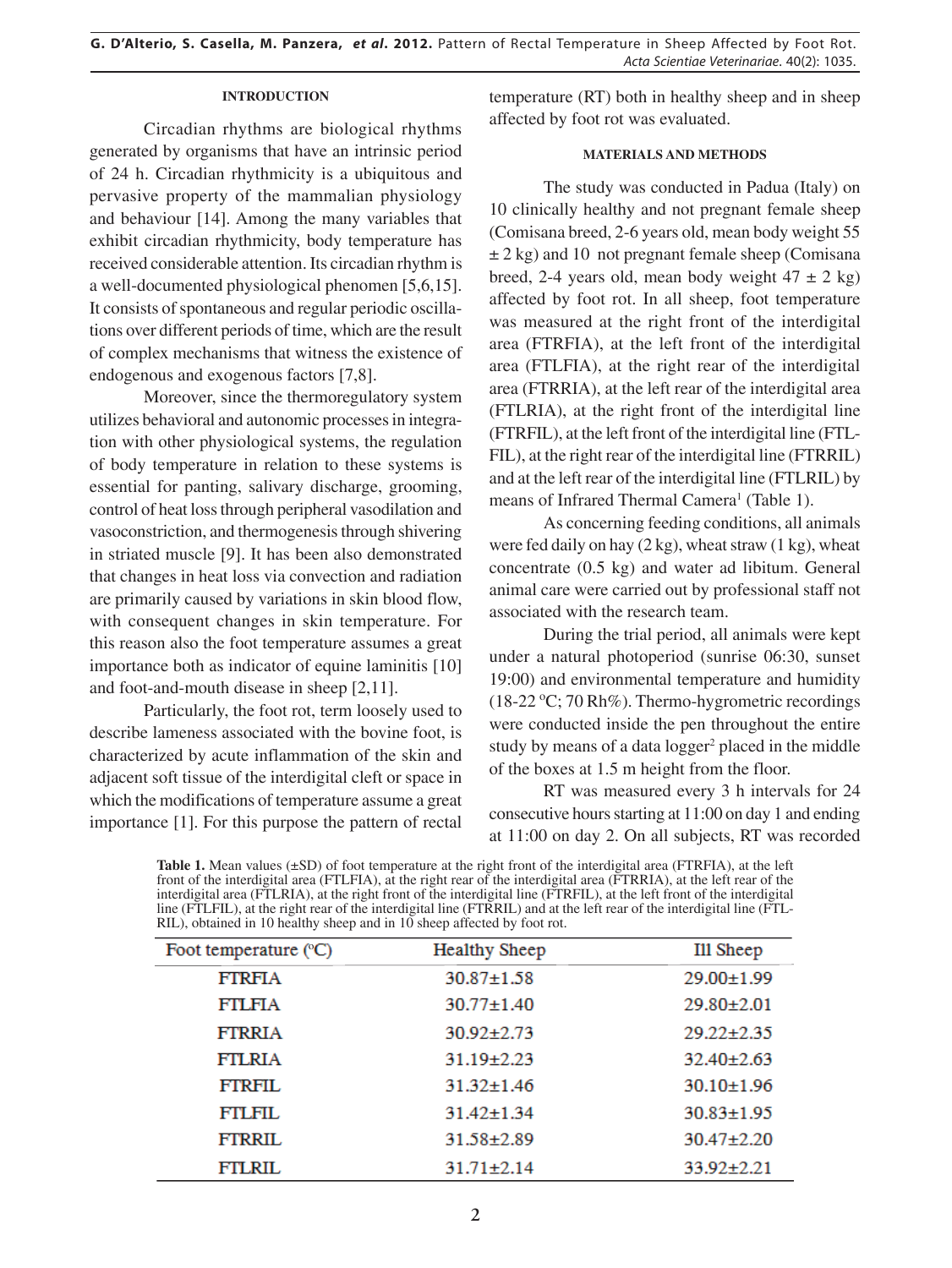with a calibrated electronic thermometer with resolution of  $0.1^{\circ}C^3$  with the probe being inserted to a depth of 9 cm.

A trigonometric statistical model was applied to the average values of each time series, so as to describe the periodic phenomenon analytically, by characterizing the main rhythmic parameters according to the single cosinor procedure [4]. Four rhythmic parameters were determined: mean level, amplitude (the difference between the peak, or trough, and the mean value of a wave), acrophase (the time at which the peak of a rhythm occurs), and robustness (strength of rhythmicity). For each parameter, the mean level of each rhythm was computed as the arithmetic mean of all values in the data set (9 data points), the amplitude of a rhythm was calculated as half the range of oscillation, which in its turn was computed as the difference between peak and trough. Rhythm robustness was computed as a percentage of the maximal score attained by the chi-square periodogram statistic for ideal data sets of comparable size and 24 h periodicity [13]. Robustness greater than 40% is above noise level and indicates statistically significant rhythmicity.

## **RESULTS**

The application of the periodic model showed a circadian rhythm of RT in healthy subjects. No circadian rhytmicity of RT was observed in sheep affected by foot rot. The statistical analysis of cosinor enabled us to define the periodic parameters and their acrophases during the 24 h of monitoring (Table 2).

Figure 1 shows circadian rhythm of RT in healthy sheep whereas the pattern of rectal temperature in ill sheep is shown in Figure 2.

Table 2. Mean values ( $\pm$ SD) of rectal temperature (RT), obtained during the 24 h of monitoring in 10 healthy sheep and in 10 sheep affected by foot rot.

| Time (hours) | Rectal Temperature   |                |  |
|--------------|----------------------|----------------|--|
|              | <b>Healthy Sheep</b> | Ill Sheep      |  |
| 11           | $39.02 \pm 0.23$     | 38.91±0.45     |  |
| 14           | 39.08±0.19           | 38.86±0.99     |  |
| 17           | 39.29±0.20           | $39.12\pm0.87$ |  |
| 20           | 39.50±0.18           | 39.09±0.71     |  |
| 23           | 39.35±0.18           | 38.86±0.92     |  |
| 2            | $39.20 \pm 0.10$     | $39.10\pm0.66$ |  |
| 5            | $39.20 \pm 0.18$     | 39.87±0.89     |  |
| 8            | 39.10±0.21           | 38.94±0.88     |  |
| 11           | 38.95±0.28           | 39.10±079      |  |



**Figure 1.** Circadian rhythm of rectal temperature  $(C)$  in healthy sheep. Each point represents the obtained mean (n = 10) of rectal temperature.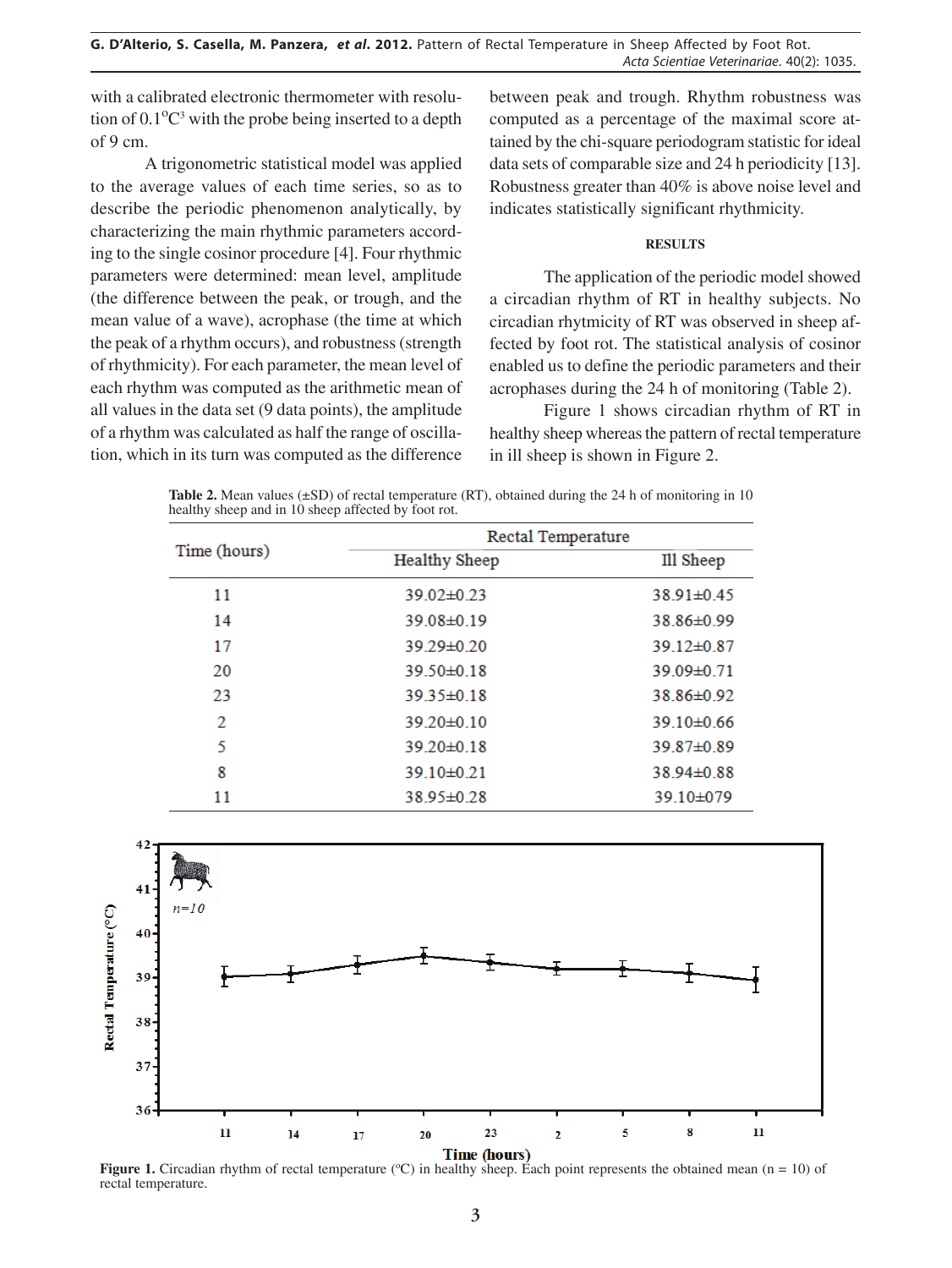

**Figure 2.** Pattern of rectal temperature ( $\degree$ C) in sheep affected by foot rot. Each point represents the obtained mean (n = 10) of rectal temperature.

### **DISCUSSION**

The analysis of the results obtained under experimental conditions used in the present study indicated the existence of a circadian periodicity of rectal temperature in healthy sheep whereas no circadian oscillations of rectal temperature were revealed in sheep affected by foot rot.

These data confirm the conclusion of previous studies carried out on body temperature in mammals, in which RT changed with time of day [5,6]. Particularly, in according to studies conducted on sheep's body temperature that reveal a daily rhythm with an ascent phase during the day and a descend phase during the night [7,9], our results indicated the presence of a robust daily rhythm of RT (75.60%) with acrophase during the dark phase (21:38) of the light-dark cycle. Body temperature of the sheep under a light-dark cycle started its daily ascent at the time of sunrise, which is an agreement with the findings in different species of diurnal mammals [12]. These circadian changes are probably due to a rhythmic input from the suprachiasmatic nucleus acting upon the hypothalamic thermoregulatory centres, modulating the set point [14].

In thermal physiology set point is an important concept that explains the complex physiological processes involved in diseases providing changes of temperature. During the rising of temperature, various thermoregulatory responses are activated to increase heat production and reduce heat loss (thus leading to a temperature elevation), and various responses are also activated later to reduce heat gain and increase heat loss (leading to a return of temperature to its initial, nonfebrile level).

A simple and coherent explanation for these pathological alterations is that the set point is elevated during the rising phase and returned to normal during the later phase [14]. This support our results about the pattern of rectal temperature in sheep affected by foot rot in which temperature changes involving set point modifications that probably modify the familiar circadian oscillations of RT [14]. In fact, as previously demonstrated body temperature changes in farm animals may act as a stress indicator for welfare and productivity [3] and a chronic and acute stress may also alter temperature rhythms for several days following the stressor [16].

In conclusion, typically RT exhibits a circadian rhythm, around a set point, that reflects the familiar circadian patterns of endogenous source with changes in mean body temperature and unusual or absent rhythm when temperature is increased to a new set point, as observed in sheep affected by foot rot.

SOURCES AND MANUFACTURERS <sup>1</sup>Model ThermaCam P25, Flir System, Italy. 2 Gemini, Chichester, West Sussex, UK. 3 Model HI-92740, Hanna Instruments, Bedfordshire, UK.

*Ethical approval***.** All housing and care followed the standards recommended by the Guide for the Care and Use of Laboratory Animals and Directive 86/609 EEC.

*Declaration of interest***.** The authors report no conflicts of interest. The authors alone are responsible for the content and writing of the paper.